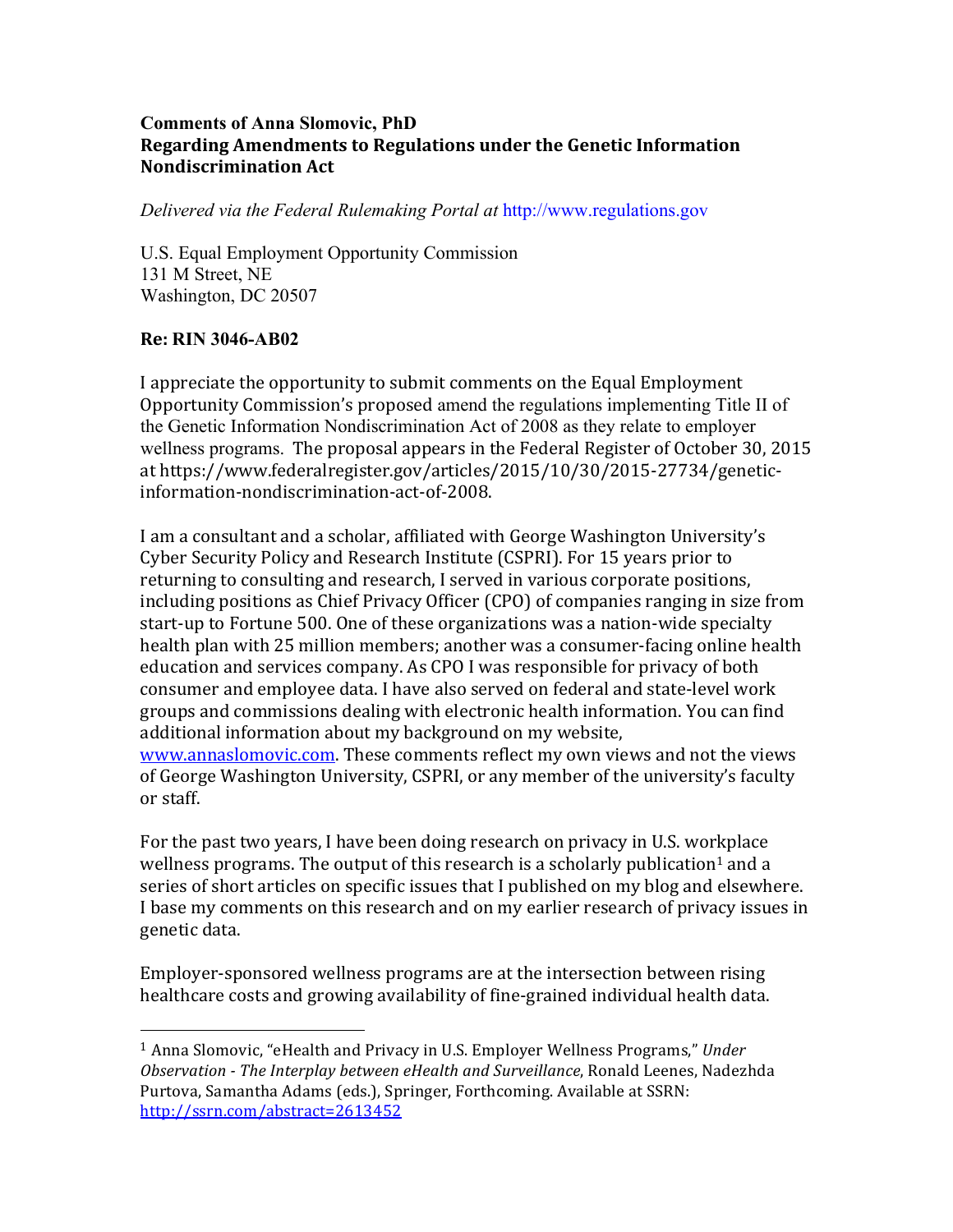Research continues on whether wellness programs improve health or reduce healthcare costs.<sup>2</sup> Regardless of the findings of this research, increasing employee participation in wellness programs through financial incentives and non-financial "engagement" techniques increases the amount of personal health information collected, analyzed, used and disclosed in the employment-related context. As more people participate in wellness programs, wellness vendors collect health and lifestyle data about more people and more data about each person. At least one wellness program<sup>3</sup> already collects genetic data and claims to offer nutritional advice on the basis of genetic testing.

The sequencing of the human genome and the current research on the microbiome have raised the possibility that scientists will be able to develop new diagnostics and new therapies tailored to individual genetic make-up. This work has triggered a veritable gold rush by companies offering genetic testing as a basis for everything from beauty creams<sup>4</sup> to disease prediction. It is not surprising that wellness vendors are interested as well.

I support the Commission in its goal to ensure that wellness programs do not create an avenue for genetic discrimination in the workplace. I suggest improvements to the Proposed Rule in several areas so that it can further protect employees from discrimination and improve privacy protections for all wellness program participants.

1. The Commission should restrict the collection of genetic information by a *workplace\$wellness\$program\$to\$the\$minimum\$necessary\$to\$directly\$support\$ the specific wellness activities, interventions, and advice provided through the program.* The Commission should strengthen the definition of wellness programs as "reasonably designed to promote health or prevent disease" in order to prevent employers and their vendors from collecting health and genetic data in hope of finding some correlation in the data at some unspecified future time. Genetic data collected under a "reasonably designed" wellness program should be required to meet two conditions. First, there should be scientifically valid evidence that the data can be used to diagnose or prevent a specific disease or condition. Second, the wellness program must address that disease or condition using the collected data to provide recommendations. Simply providing follow-up and advice, as noted in the Proposed Rule, is not sufficient if that follow-up and advice is not based on the results of analyzing genetic data collected in the program. For example, if a wellness program collects genetic

!!!!!!!!!!!!!!!!!!!!!!!!!!!!!!!!!!!!!!!!!!!!!!!!!!!!!!!

 $2$  See, for example, Soeren Mattke et al., "Workplace Wellness Programs: Services Offered, Participation and Effectiveness," Research Report RR724, RAND Corporation, Santa Monica. CA, 2014.

<sup>3</sup> http://geneticprivacynetwork.org/2015/04/28/genetic-testing-moves-into-world-of-employeehealth/

<sup>&</sup>lt;sup>4</sup> See, for example, http://www.skinshift.com/v/vspfiles/templates/210/Science-Behind-SKINSHIFT.asp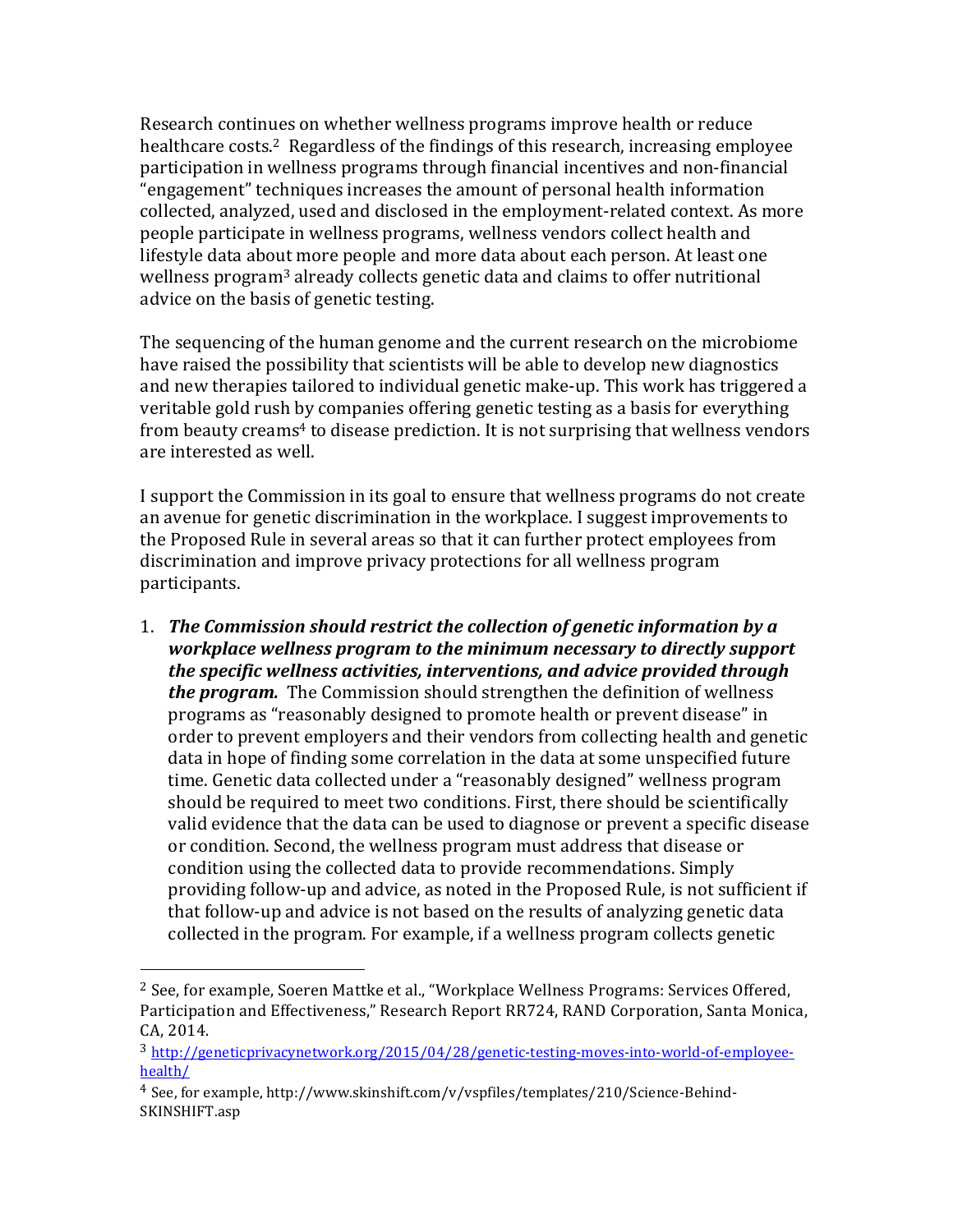data for obesity management, it should be required to show that there is a scientifically demonstrated link between obesity and the genetic tests being performed by the program, and that program recommendations vary depending on the genetic profile of each individual. It should not be sufficient for the program to provide general nutrition advice as follow-up.

- 2. The Commission should prohibit workplace wellness programs from *accessing genetic information from other sources, such as patient claims data and medical records data.* As genetic research advances, an increasing number of health research and treatment programs use genetic testing. The Precision Medicine Initiative at the National Institutes of Health is only one example. Permitting workplace wellness programs to obtain access to genetic information from medical claims or medical records introduces the risk that individuals will refuse to participate in genetic testing and research because of concerns that the information will find its way to the employer, its wellness vendor, the vendor's business partners, and marketers. When individuals participate in genetic testing for health treatment or for altruistic advancement of research, they should not worry about use of their genetic data for secondary purposes unrelated to the original purposes.
- 3. The Commission should prohibit derivation or inference of predisposition to *illness and disability from non-health data.* The Proposed Rule covers programs only if they include genetic testing or direct inquiries about genetic information. This approach is a mistake. It does not consider a wellness vendor's ability to discover genetic information through the use of current and developing machine learning and inference technology without asking program participants to provide such information or to undergo a medical exam. As noted in a recent article published in *Science*, machine learning and related tools can be used to infer health and disability predispositions from non-health data.<sup>5</sup> Wellness programs inferring information about health, lifestyle, and predisposition to illness and disability must comply with the same rules as programs that make direct inquiries and conduct testing directly on participants. The inferences made through machine learning and other analytic techniques must be subject to the same privacy protections as health and genetic data obtained through direct inquiries, genetic tests and medical records.
- 4. In view of current and developing technology, the Commission should *prohibit\$the\$sale\$or\$other\$"sharing"\$of\$genetic\$data and\$of\$genetic\$data\$ bundled\$with\$other\$health\$data,\$even\$if\$the\$genetic\$data\$or\$the\$bundle\$is\$de< identified.* The Proposed Rule does not address whether genetic information may be sold or disclosed if it is de-identified or otherwise anonymized. In most cases, de-identified information is not subject to privacy protections, but there are two specific concern about genetic data. First, it is now possible to re-identify supposedly anonymous genetic data. In fact, some researchers urge their

!!!!!!!!!!!!!!!!!!!!!!!!!!!!!!!!!!!!!!!!!!!!!!!!!!!!!!!

 $5$  Eric Horvitz and Deirdre Mulligan, "Data, Privacy and the Greater Good," Science, 17 JULY 2015 • Vol. 349, Issue 6245, July 17, 2015, pp. 253-255.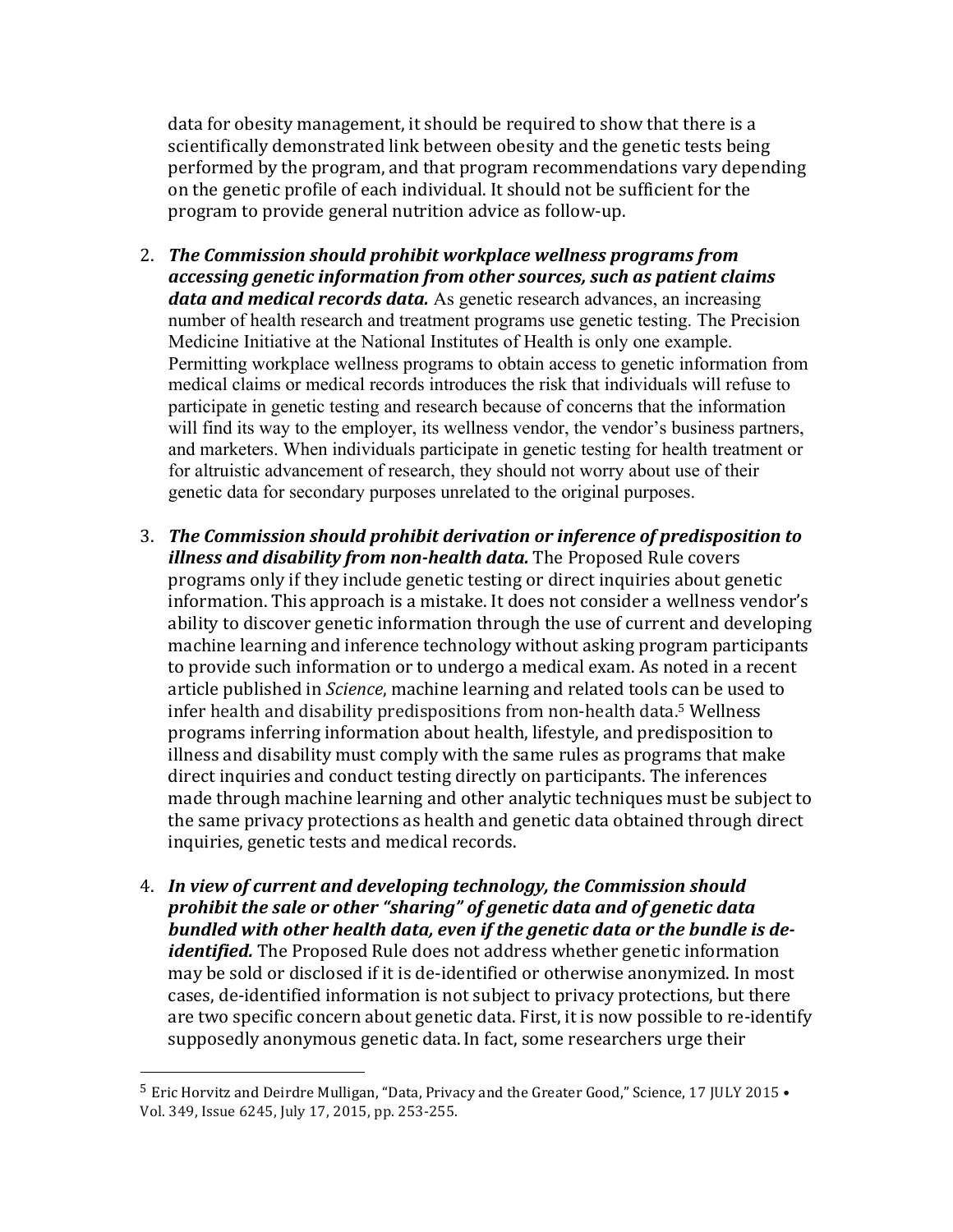colleagues not to suggest that genetic data can be made or will remain anonymous.6

Second, genetic data may be put to uses that individuals find objectionable, even if the data is anonymized. An example of this is the case of the Havasupai Indians in Arizona. Researchers collected their genetic data to look for a genetic cause of high prevalence of diabetes in the tribe. They later used the data in population migration studies that challenged the tribe's founding mythology and in studies about inbreeding and mental illness. The tribe found these additional uses deeply offensive. Arizona State University scientists claimed that they were doing "good science" and that broad consent obtained at the time of sample collection permitting them to use the data in this way; the Havasupai claimed that had they known how the data would be used, they would have refused to provide it.<sup>7</sup> In this case, it did not matter whether individual identity was tied to the data. The subject of the research was offensive. The Havasupai sued the university and won.

People who participate in wellness programs may not wish to support genetic research in various areas, such as abortion or eugenics, even if their genetic data is anonymized. They should not be required to choose between the possibility that their data will be used or sold for purposes they find objectionable and paying more for health insurance.

5. The Commission should reevaluate its proposal for apportioning of incentive between employee and spouse because the current proposal could lead to or *exacerbate family tensions.* As shown by the example in the Proposed Rule, there can be a larger incentive for spousal participation than for employee's participation because the cost of family coverage can be more than double the cost of employee-only coverage. If a spouse refused to take a Health Risk Assessment (HRA) or participate in a wellness program in general, the employee  $\overline{a}$ paying for the plan would pay a penalty larger than the one s/he would pay for his or her own refusal. This kind of apportionment is likely to cause problems in marriages that are already under strain or in cases where an employee provides health coverage to an estranged spouse. Even in cases where both employee and spouse receive equal incentives for activities related to a health factor and the remaining incentive is tied to participation, there can be tensions if a spouse is not interested in participating in the wellness program. The Commission should appoint an independent multidisciplinary panel of experts to examine whether incentives should be apportioned between spouses and if so, how this can be

!!!!!!!!!!!!!!!!!!!!!!!!!!!!!!!!!!!!!!!!!!!!!!!!!!!!!!!

 $6$  Researchers can no longer guarantee anonymity of genomic data. See, for example, Erika Check Hayden, "The genome hacker: Yaniv Erlich shows how research participants can be identified from 'anonymous' DNA," Nature, May 8, 2013, available at http://www.nature.com/news/privacy-protections-the-genome-hacker-1.12940

<sup>&</sup>lt;sup>7</sup> Amy Harmon, "Indian Tribe Wins Fight To Limit Research of Its DNA," The New York Times, April 21, 2010, available at http://www.nytimes.com/2010/04/22/us/22dna.html?pagewanted=all&\_r=0.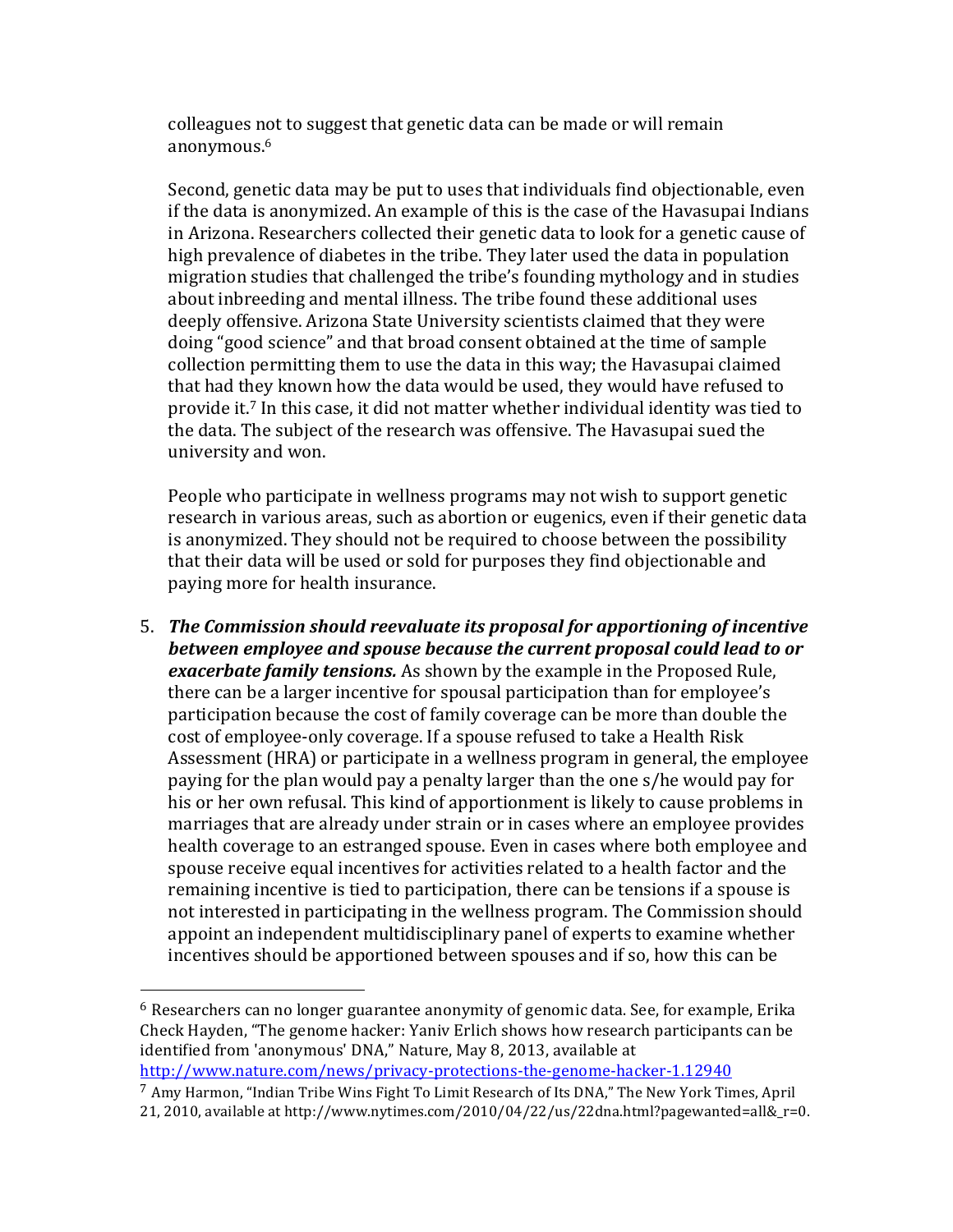accomplished in various circumstances without additional burden to employees and their families.

- 6. The Commission should clarify that the prohibition on inducement for children's health information extends to adult children between ages 18 and 26. It would not be surprising if some employers wanted to include in wellness programs adult children covered under an employee's family health plan. Since adult children can provide informed consent, the Commission should affirmatively prohibit employers from asking them for health history or genetic data because employees' genetic data can be derived from that of their biological children.
- 7. Privacy provisions within the Proposed Rule need to be significantly strengthened. Collection of genetic data poses significant privacy risks because it includes information about an individual and about the individual's family. When we talk about genetic testing, we need to talk about two components: the genetic profile or set of genetic test results, and biospeciments (e.g., blood, saliva or other cells) that contain genetic information.

## Specifically,

a. If wellness programs perform genetic testing, they should have policies and procedures that address disclosures of test results to **family members of the tested individual.** Genetic data can show physical characteristics and predispositions to disease for the person being tested as well as for that person's biological relatives. This raises privacy and ethical issues because the predictive power of genetic data touches not only the tested individual but others in the family.

Ethicists disagree whether there is an affirmative obligation to notify people or their families when genetic testing finds a predisposition to a disease. If a disease can be prevented or treated, family members could benefit from the knowledge. However, not everyone wants to know what their future might hold. Some people prefer not to know that they have a marker for a disease that they may never get, particularly if the disease has no treatment or cure. Genetic testing needs to be designed in a way that can provide information to family members who want to know the results while allowing others to exercise their "right not to know." Wellness programs that perform genetic testing should have policies and procedures addressing these issues, and should be required to explain these policies and procedures to individuals before performing genetic tests.

b. If the Commission permits wellness programs to collect biospecimens for genetic analysis, it should require these specimens to be destroved *immediately after completion of testing.* The preservation and retention of biospecimens present additional privacy concerns. Test labs that retain samples can re-analyze them not only to repeat the original tests, but for any other information contained in the samples. This can be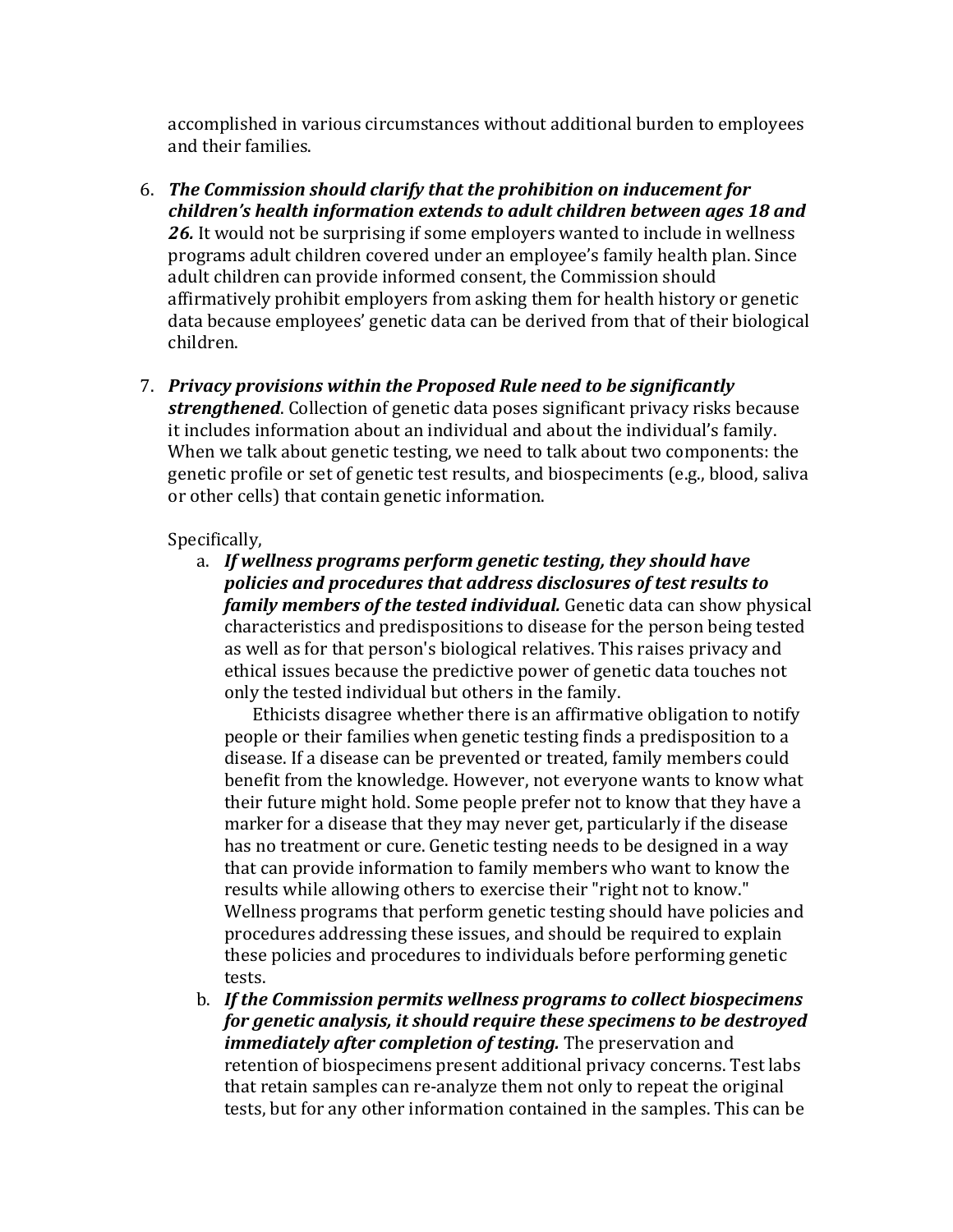particularly tempting as genetic science advances, new links are found between genes and disease, and new testing methods become available. Medical ethicists debate whether additional analysis requires express consent. Some say that the benefits of new discoveries should outweigh individual control. Others point out that people are reluctant to have genetic testing precisely because they worry about additional uses of the specimens. Someone willing to have a test related to obesity may not be willing to allow the use of her biospecimen or genetic information for other purposes, even in de-identified form.

- c. Programs that perform genetic testing should provide notices to individuals with sufficient information to enable individuals to understand what data is collected as part of the program, whether or not it is collected directly from the individual, and all uses of that data. In addition to covering genetic data, notices should clearly describe all the sources of data collected and used by the program, including any data not collected directly from the individual. The notice should also disclose the use of public data and non-health consumer data. Notices should also describe the use of analytic algorithms in combining and analyzing the data.
- d. Individuals should have the right to request destruction of all their *genetic data and any samples retained by the wellness program if* they decide to stop participating in the program or leave their employer. De-identification of retained data or samples should not permitted as an alternative.

## 8. Comments on specific questions raised by the Commission.

- The Commission asks if an acceptable alternative to inducements for spouses to provide information about past and present health status is provision of a physician statement that the spouse's medical risks are under active treatment. This approach might result in additional healthcare costs and in conflicts between employees, their spouses, and their physicians.<sup>8</sup> Nevertheless, it might be an acceptable alternative for those who can find a physician who shares their view of health management. If offered, this alternative should be limited to a certification by a physician selected by the spouse. It should not require spouses or their physicians to provide the data that the wellness program would otherwise have collected.
- The Commission asks if authorization requirements should apply only to  $\bullet$ programs that offer more than *de minimis* inducements to spouses. Authorization requirements should apply to all wellness programs. As noted in my paper cited above, wellness programs now use techniques, such as gamification and social influencing that do not involve the use of financial incentives. These techniques induce, pressure, or manipulate individuals into participation in wellness programs and into providing data to these

<sup>&</sup>lt;sup>8</sup> See, for example, Matt Lamkin, "Healthcare Reform, Wellness Programs and the Erosion of Informed Consent," 101 Ky. L.J. 435 (2012-2013).